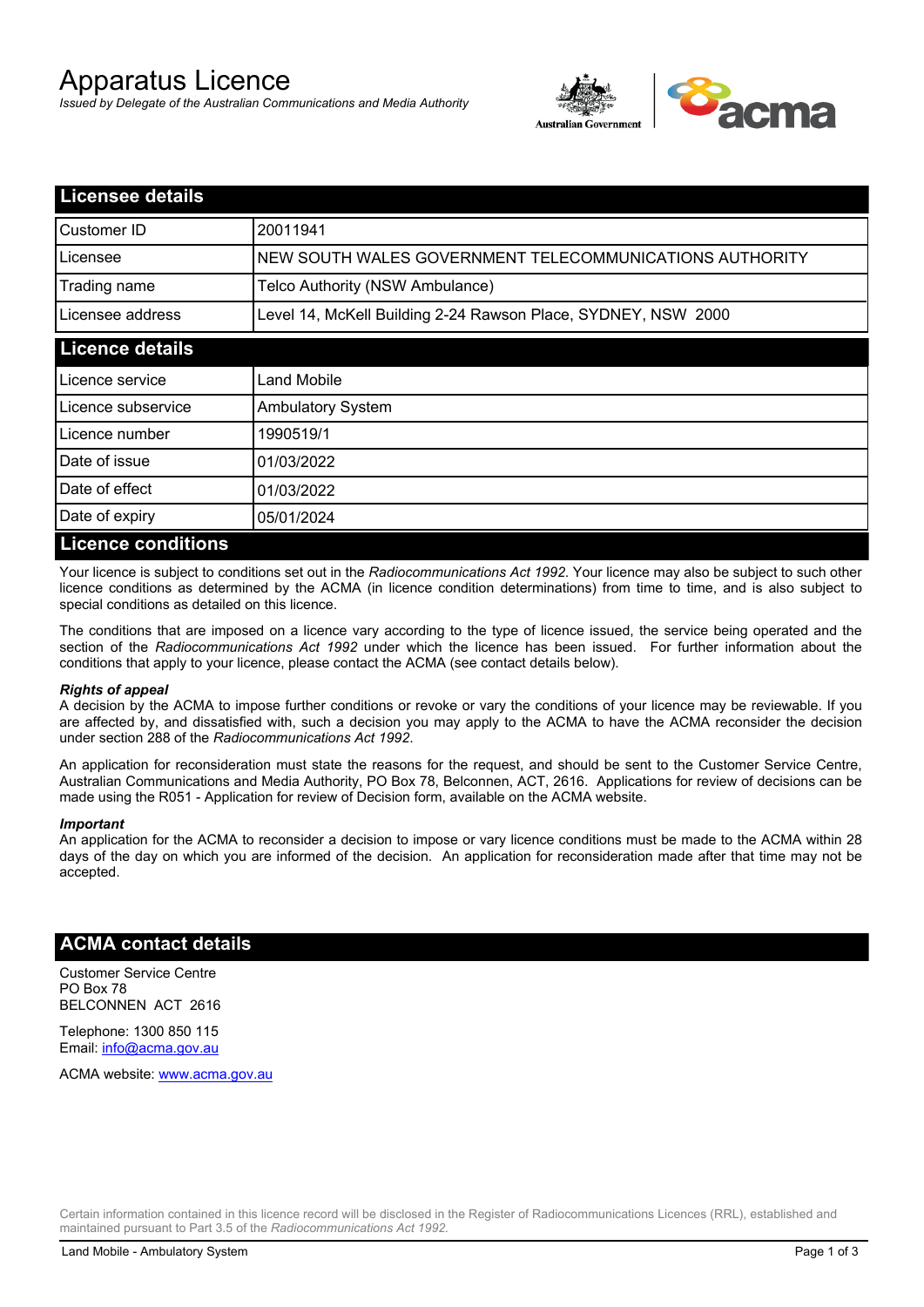### **Advisory Notes applying to licence no.: 1990519/1**

Conditions applicable to the operation of Ambulatory System station(s) authorised under this licence can be found in the Radiocommunications Licence Conditions (Apparatus Licence) Determination and the Radiocommunications Licence Conditions (Land Mobile Licence) Determination. Copies of these determinations are available from the ACMA and from the ACMA home page (www.acma.gov.au).